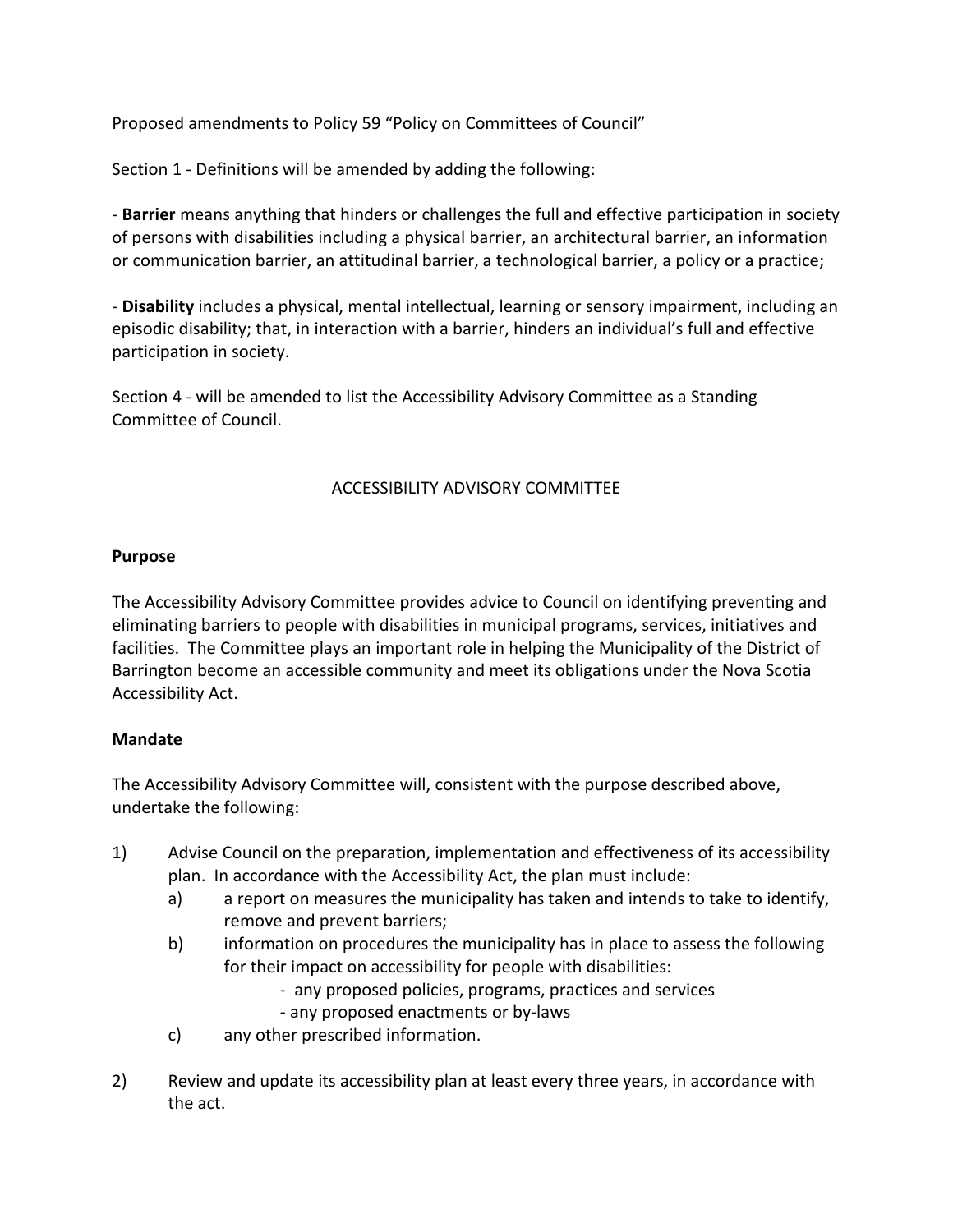- 3) Consult with the community on accessibility in the municipality.
- 4) Advise council on the impact of municipal policies, programs and services on people with disabilities.
- 5) Review and monitor existing and proposed municipal by-laws to promote full participation of people with disabilities, in accordance with the act.
- 6) Identify and advise on the accessibility of existing and proposed municipal services and facilities.
- 7) Advise and make recommendations about strategies designed to achieve the objectives of the municipality's accessibility plan.
- 8) Receive and review information from council and its committees and make recommendations, as requested.
- 9) Assist in monitoring compliance with federal and provincial government directives and regulations.

### **Membership**

The Committee shall consist of six (6) voting members:

- Three (3) Council members, one of which serving as Chair one year term
- **Three (3) people with disabilities or representatives of organizations that represent** people with disabilities, in accordance with the act - two year term

#### Support Staff:

- **EXECUTE:** Chief Administrative Officer
- **Director of Property Services or designate**
- **Accessibility Coordinator**

The Committee may, from time to time, consult with other agencies, municipal employees or organizations.

Council may, at any time, remove any member of the Committee by Council resolution and any member of the Committee may resign therefrom at any time upon sending written notice to the Chairperson of the Committee.

In the event of a vacancy during a regular term, the vacancy may be filled for the remainder of that term upon resolution of Council as soon as is convenient.